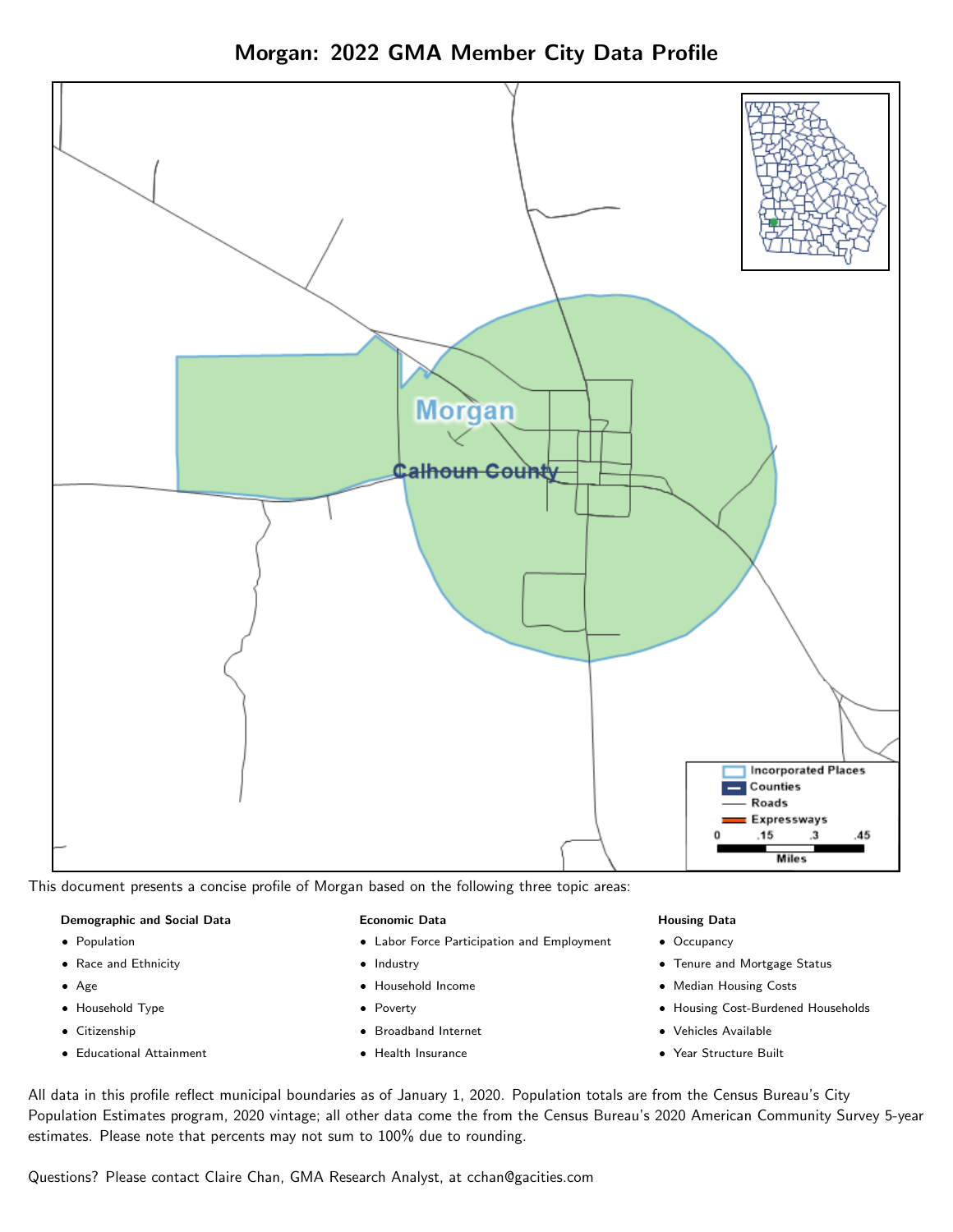# Morgan: Demographic and Social





## **Citizenship**



Source: American Community Survey, 2020 5-year estimates, table B05002 Source: American Community Survey, 2020 5-year estimates, table B15002





Source: U.S. Census Bureau, City Population Estimates, 2020 vintage Source: American Community Survey, 2020 5-year estimates, table B03002

## Household Type



Source: American Community Survey, 2020 5-year estimates, table B01001 Source: American Community Survey, 2020 5-year estimates, table B11001

#### Educational Attainment



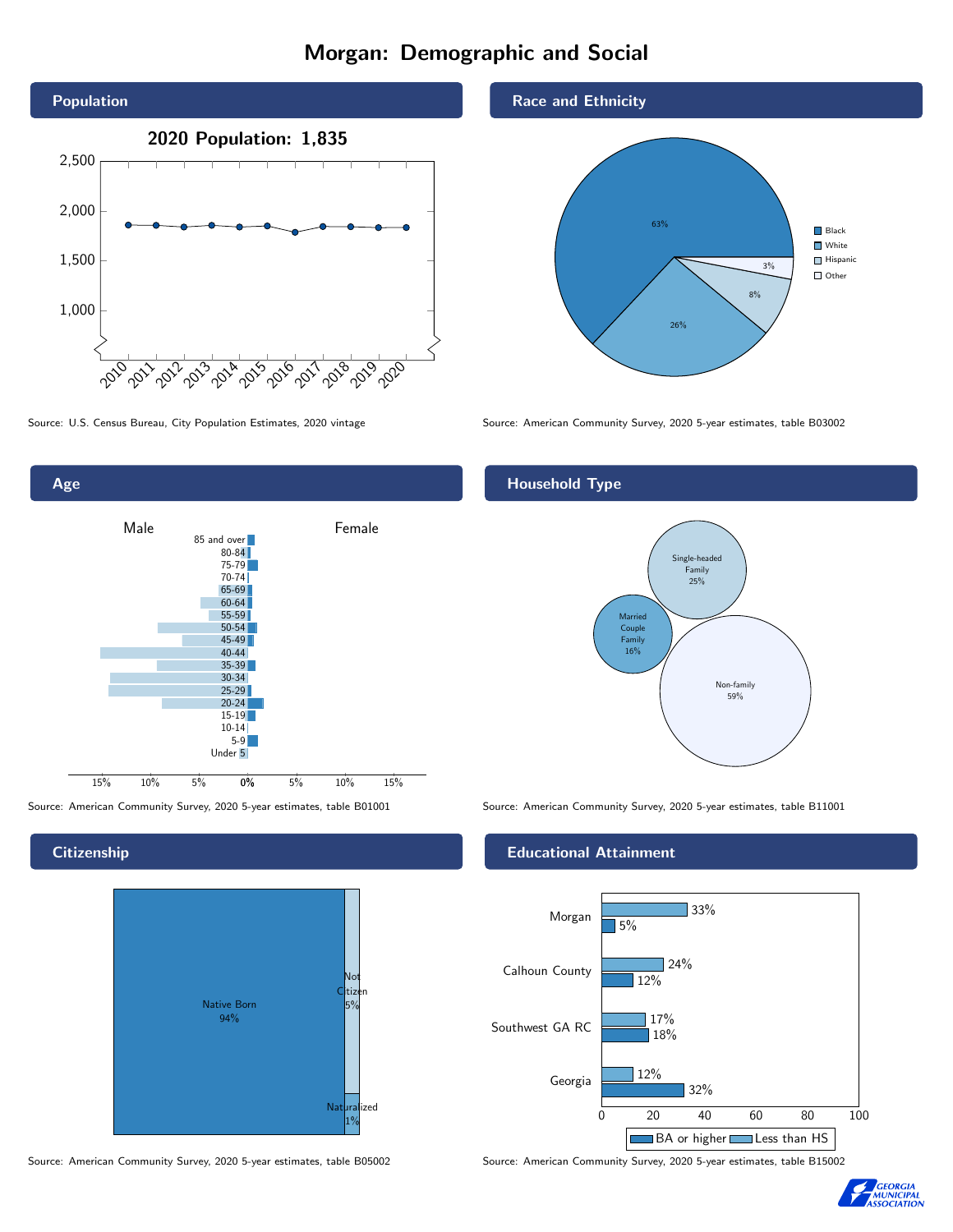# Morgan: Economic



# Unemployment Rate: 19.4%



Source: American Community Survey, 2020 5-year estimates, table B23001 Note: Unemployment rate is based upon the civilian labor force.

## Household Income 0 50,000 100,000 150,000 200,000 250,000 Georgia Southwest GA RC Calhoun County Morgan \$85,691 \$60,049 \$53,560 \$27,697 \$61,224 \$43,612 \$41,962 \$15,625 Mean Median

Source: American Community Survey, 2020 5-year estimates, tables B19013 and B19025 Source: American Community Survey, 2020 5-year estimates, table B17010

Broadband Internet No 46% Yes 54%

Industry

| Agriculture, forestry, fishing and hunting, and mining      | 14%   |
|-------------------------------------------------------------|-------|
| Construction                                                | 5%    |
| Manufacturing                                               | 26%   |
| <b>Wholesale Trade</b>                                      | 5%    |
| Retail Trade                                                | 10%   |
| Transportation and warehousing, and utilities               | 9%    |
| Information                                                 | $0\%$ |
| Finance and insurance, real estate, rental, leasing         | 7%    |
| Professional, scientific, mgt, administrative, waste mgt    | $0\%$ |
| Educational services, and health care and social assistance | $2\%$ |
| Arts, entertainment, recreation, accommodation, food        | $2\%$ |
| service                                                     |       |
| Other services, except public administration                | 12%   |
| Public administration                                       | 9%    |
|                                                             |       |

Source: American Community Survey, 2020 5-year estimates, table C24030

## Poverty



#### Health Insurance



Source: American Community Survey, 2020 5-year estimates, table B28002 Source: American Community Survey, 2020 5-year estimates, table B18135